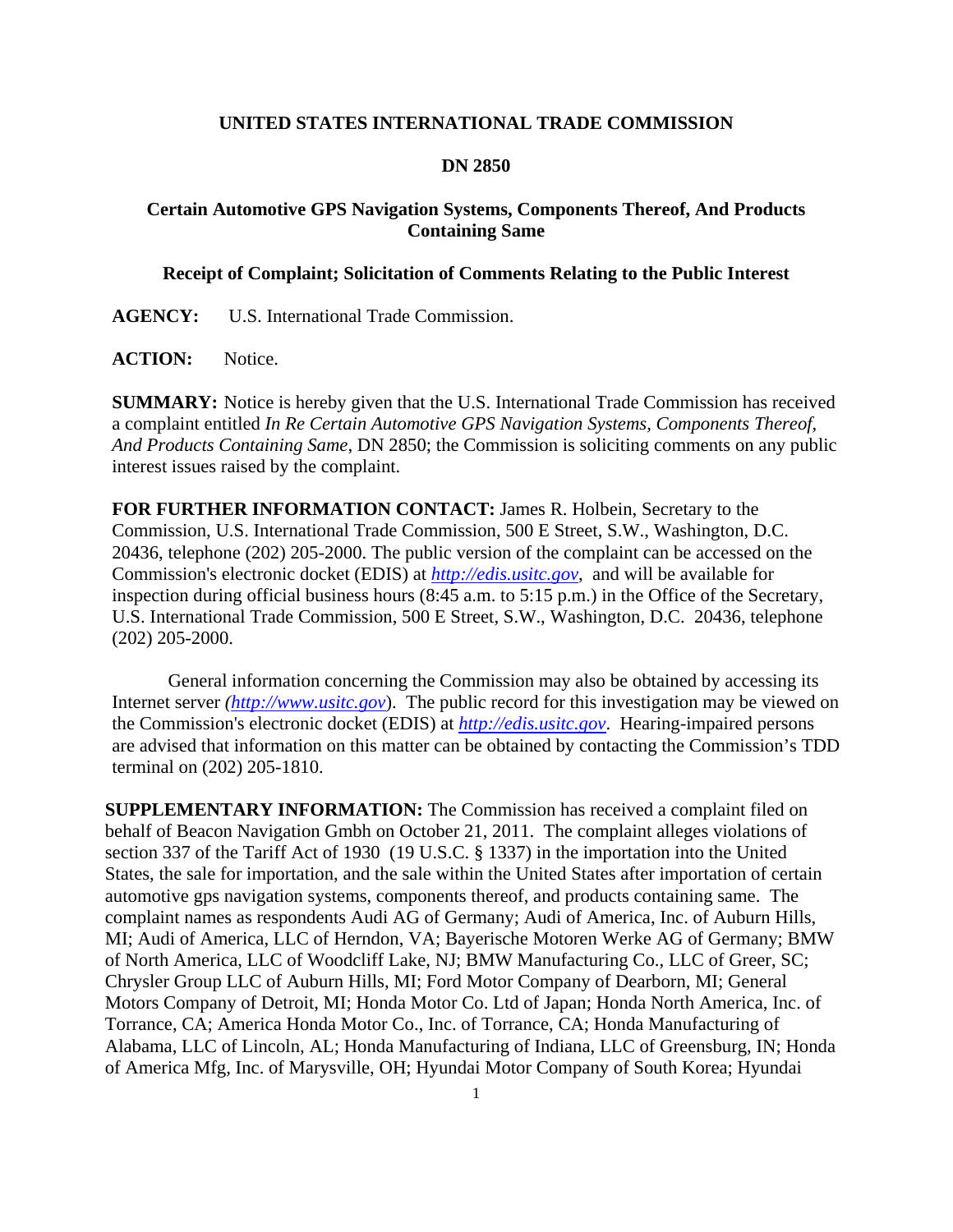Motor America of Fountain Valley, CA; Hyundai Motor Manufacturing Alabama, LLC of Montgomery, AL; Kia Motors Corp. of South Korea; Kia Motors America, Inc. of Irvine, CA; Kia Motors Manufacturing Georgia, Inc. of West Point, Ga; Mazda Motor Corporation of Japan; Mazda Motor of America, Inc. of Irvine, CA; Daimler AG of Germany; Mercedes-Benz USA, LLC of Montvale, NJ; Mercedes-Benz U.S. International, Inc. of Vance, AL; Nissan Motor Co., Ltd. of Japan; Nissan North America, Inc. of Franklin, TN; Dr. Ing. h. c. F. Porsche AG of Germany; Porsche Cars North America, Inc. of Atlanta, GA; Saab Automobile AB of Sweden; Saab Cars North America, Inc. of Royal Oak, MI; Suzuki Motor Corporation of Japan; American Suzuki Motor Corporation of Brea, CA; Jaguar Land Rover North America, LLC of Mahwah, NJ; Jaguar Cars Limited of United Kingdom; Land Rover of United Kingdom; Toyota Motor Corporation of Japan; Toyota Motor North America, Inc. of Torrance, CA; Toyota Motor Sales, U.S.A., Inc. of Torrance, CA; Toyota Motor Engineering & Manufacturing North America, Inc. of Erlanger, KY; Toyota Motor Manufacturing, Indiana, Inc. of Princeton, IN; Toyota Motor Manufacturing Kentucky, Inc. of Georgetown, KY; Toyota Motor Manufacturing Mississippi, Inc. of Blue Springs, MS; Volkswagen AG of Germany; Volkswagen Group of America, Inc. of Herndon, VA; Volkswagen Group of America Chattanooga of Herndon, VA; Volvo Car Corporation of Sweden; and Volvo Cars of North America, LLC of Rockleigh, NJ.

 The complainant, proposed respondents, other interested parties, and members of the public are invited to file comments, not to exceed five pages in length, on any public interest issues raised by the complaint. Comments should address whether issuance of an exclusion order and/or a cease and desist order in this investigation would negatively affect the public health and welfare in the United States, competitive conditions in the United States economy, the production of like or directly competitive articles in the United States, or United States consumers. In particular, the Commission is interested in comments that:

- (i) explain how the articles potentially subject to the orders are used in the United States;
- (ii) identify any public health, safety, or welfare concerns in the United States relating to the potential orders;
- (iii) indicate the extent to which like or directly competitive articles are produced in the United States or are otherwise available in the United States, with respect to the articles potentially subject to the orders; and
- (iv) indicate whether Complainant, Complainant's licensees, and/or third party suppliers have the capacity to replace the volume of articles potentially subject to an exclusion order and a cease and desist order within a commercially reasonable time.

 Written submissions must be filed no later than by close of business, five business days after the date of publication of this notice in the *Federal Register*. There will be further opportunities for comment on the public interest after the issuance of any final initial determination in this investigation.